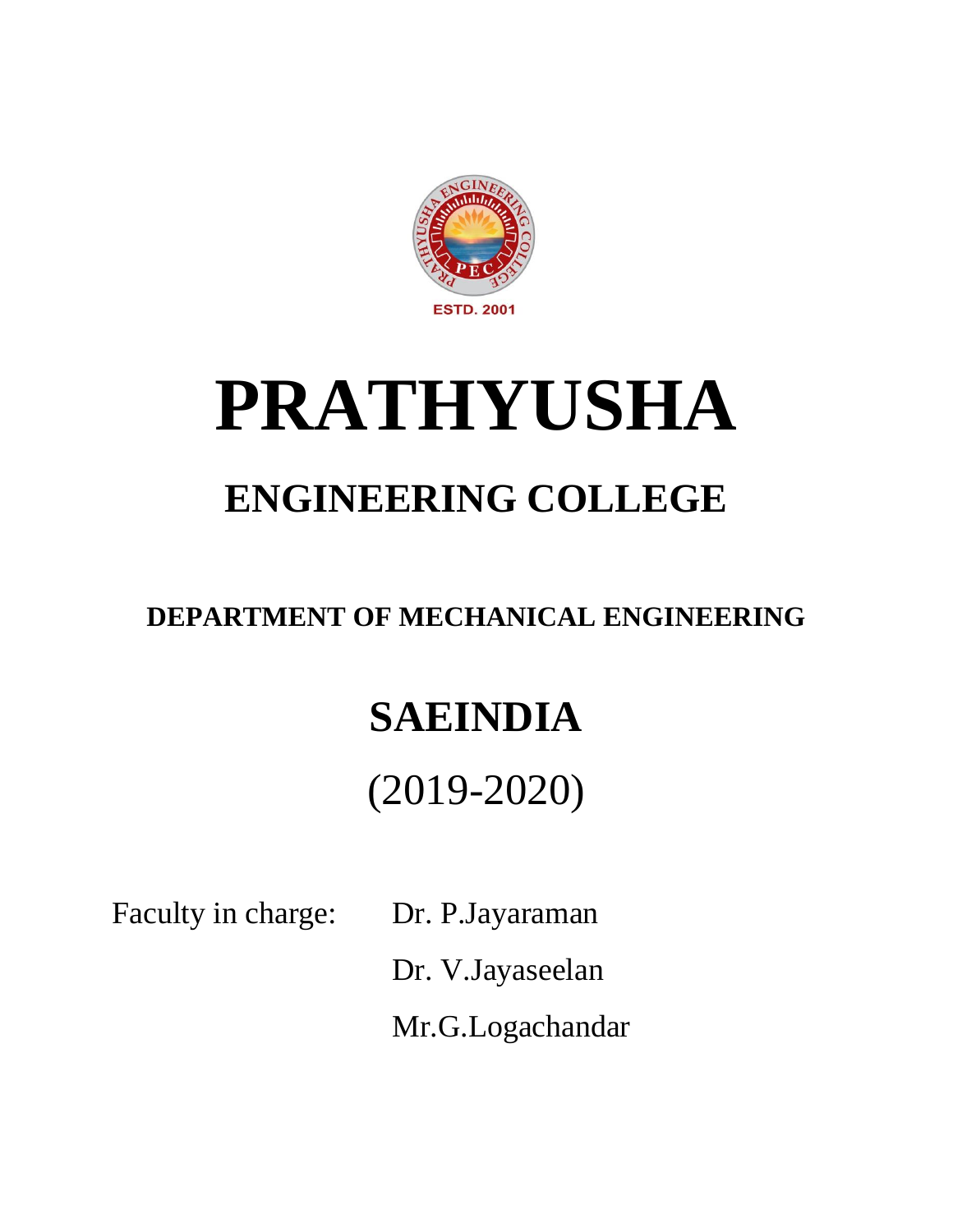### **CONTENT**

- 1. **SAEINDIA MEMBERSHIP 2019 -2020 (73 STUDENTS)**
- 2. **SAEINDIA MEMBERSHIP FOR FACULTY**
- 3. **STUDENT CONVENTION TIER I**
- 4. **STUDENT CONVENTION TIER II**
- 5. **STUDENT CONVENTION TIER III**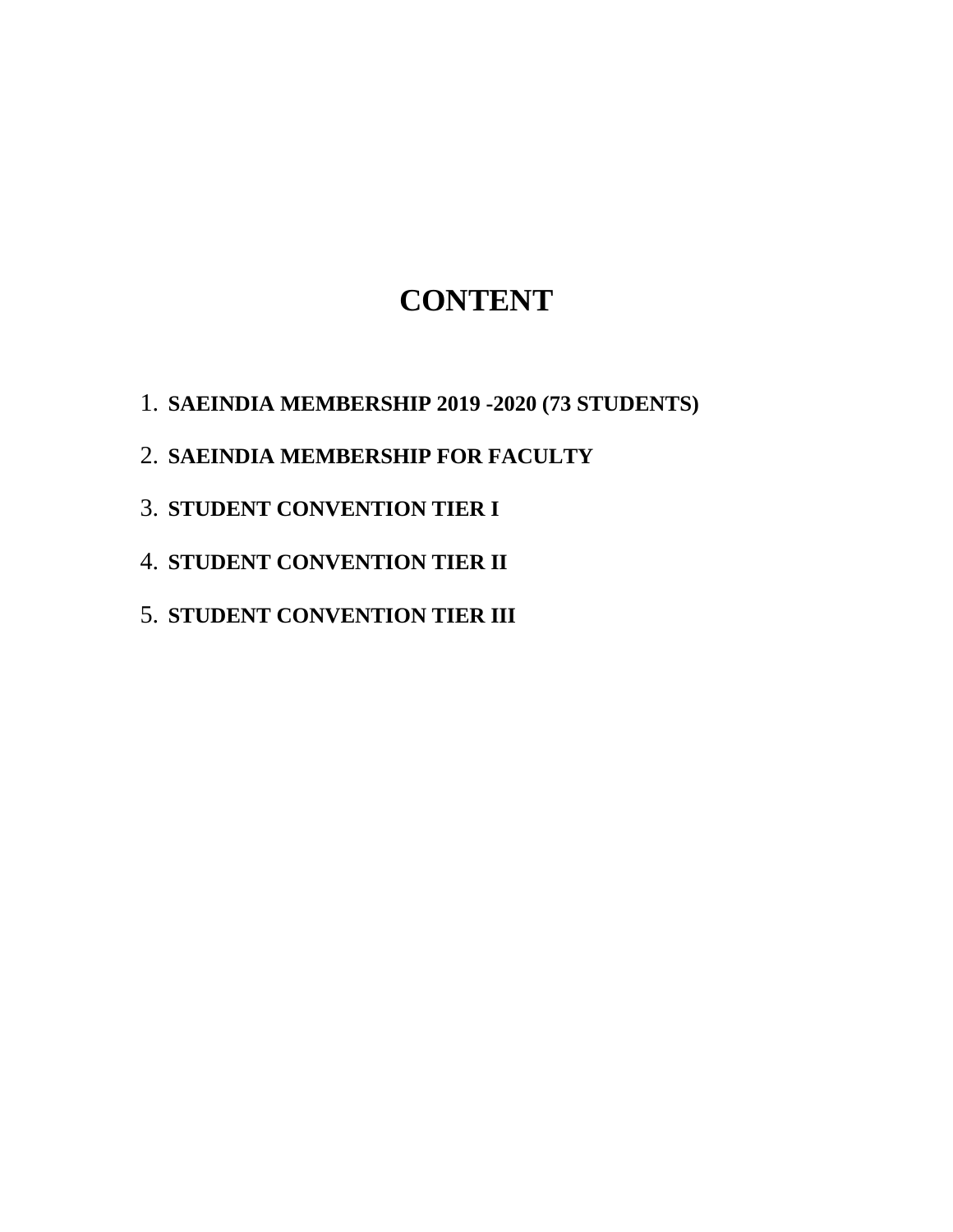#### **1. SAEINDIA MEMBERSHIP 2019 -2020 (73 STUDENTS)**

| S.NO           | <b>NAME</b>             | <b>YEAR</b>                 | <b>SECTION</b> | PH.NO      |
|----------------|-------------------------|-----------------------------|----------------|------------|
| 1              | <b>EZHIL KRISHNAN</b>   | $\mathop{\rm III}$          | A              | 6374656868 |
| $\overline{2}$ | DIVAGAR.K               | $\mathop{\rm III}$          | A              | 9677168204 |
| $\overline{3}$ | DIVAGAR.R               | $\mathbf{III}$              | A              | 8825849894 |
| $\overline{4}$ | <b>JAAHNAVI.A</b>       | $\mathbf{III}$              | A              | 9566163344 |
| 5              | <b>MADAN</b>            | $\mathop{\rm III}$          | A              | 9629197698 |
| 6              | JAGADEESAN.V            | $\mathop{\rm III}$          | A              | 8939427788 |
| $\overline{7}$ | YOKESH.M                | $\mathop{\rm III}$          | $\bf{B}$       | 9789199933 |
| 8              | NEELA KANDAN.J          | $\mathop{\rm III}$          | B              | 9080059845 |
| 9              | <b>NISHANTH</b>         | $\mathop{\rm III}$          | B              | 9080187206 |
| 10             | PRABAKARAN              | $\mathbf{III}$              | B              | 9626155026 |
| 11             | PRASANTH.E.D            | $\mathbf{III}$              | $\bf{B}$       | 8056493576 |
| 12             | PRASHANT.VJ             | $\mathop{\rm III}\nolimits$ | $\bf{B}$       | 7305682062 |
| 13             | RAGURAMAN.R             | $\mathop{\rm III}$          | $\bf{B}$       | 8838055778 |
| 14             | RAMAKRISHNAN.T          | $\mathop{\rm III}$          | $\bf{B}$       | 9962013739 |
| 15             | <b>SACHIN RAJ.C</b>     | $\mathbf{III}$              | B              | 7010158716 |
| 16             | <b>SATHISH.N</b>        | $\mathbf{III}$              | $\bf{B}$       | 8248655789 |
| 17             | <b>SESHADRI.D</b>       | $\mathop{\rm III}$          | B              | 9600252708 |
| 18             | <b>THANIGAI VEL.B</b>   | $\mathbf{III}$              | B              | 9715933737 |
| 19             | THULASI NAGENDRA.G      | $\mathbf{III}$              | B              | 8838625150 |
| 20             | <b>VASANTHAN.K</b>      | $\mathop{\rm III}$          | B              | 8667259192 |
| 21             | VIGNESH.K               | $\mathop{\rm III}$          | B              | 9965502952 |
| 22             | VIGNESH.M               | $\mathbf{III}$              | B              | 8838982248 |
| 23             | VIGNESH.R               | $\mathop{\rm III}$          | $\bf{B}$       | 8807540374 |
| 24             | <b>VINOTH KUMAR.S</b>   | $\mathop{\rm III}$          | $\bf{B}$       | 8825902957 |
| 25             | GOPI.V                  | $\mathop{\rm III}$          | A              | 7338951263 |
| 26             | <b>ARAVINDAN.M</b>      | IV                          | A              | 9790866003 |
| 27             | <b>ARJUN.S</b>          | IV                          | A              | 8015278364 |
| 28             | <b>BHUVANESHWAR.R</b>   | IV                          | A              | 9585412910 |
| 29             | <b>BHUVANESWAR.S</b>    | IV                          | A              | 7010490865 |
| 30             | <b>CHARAN KUMAR D</b>   | IV                          | A              | 7358557553 |
| 31             | <b>DHANUSH.A</b>        | IV                          | A              | 8122330825 |
| 32             | <b>DHILEEPHEN B</b>     | IV                          | A              | 8072437653 |
| 33             | GANGADHARAN.J           | IV                          | A              | 9283455956 |
| 34             | <b>GUDI KIRAN KUMAR</b> | IV                          | A              | 9176259215 |
| 35             | <b>HEMANTH</b>          | IV                          | A              | 9159263440 |
| 36             | <b>JAGANN</b>           | IV                          | A              | 9751400906 |
| 37             | <b>JANARTHANAN S</b>    | IV                          | A              | 8344858410 |
| 38             | JEFFREY MELVIN S        | IV                          | A              | 7358343084 |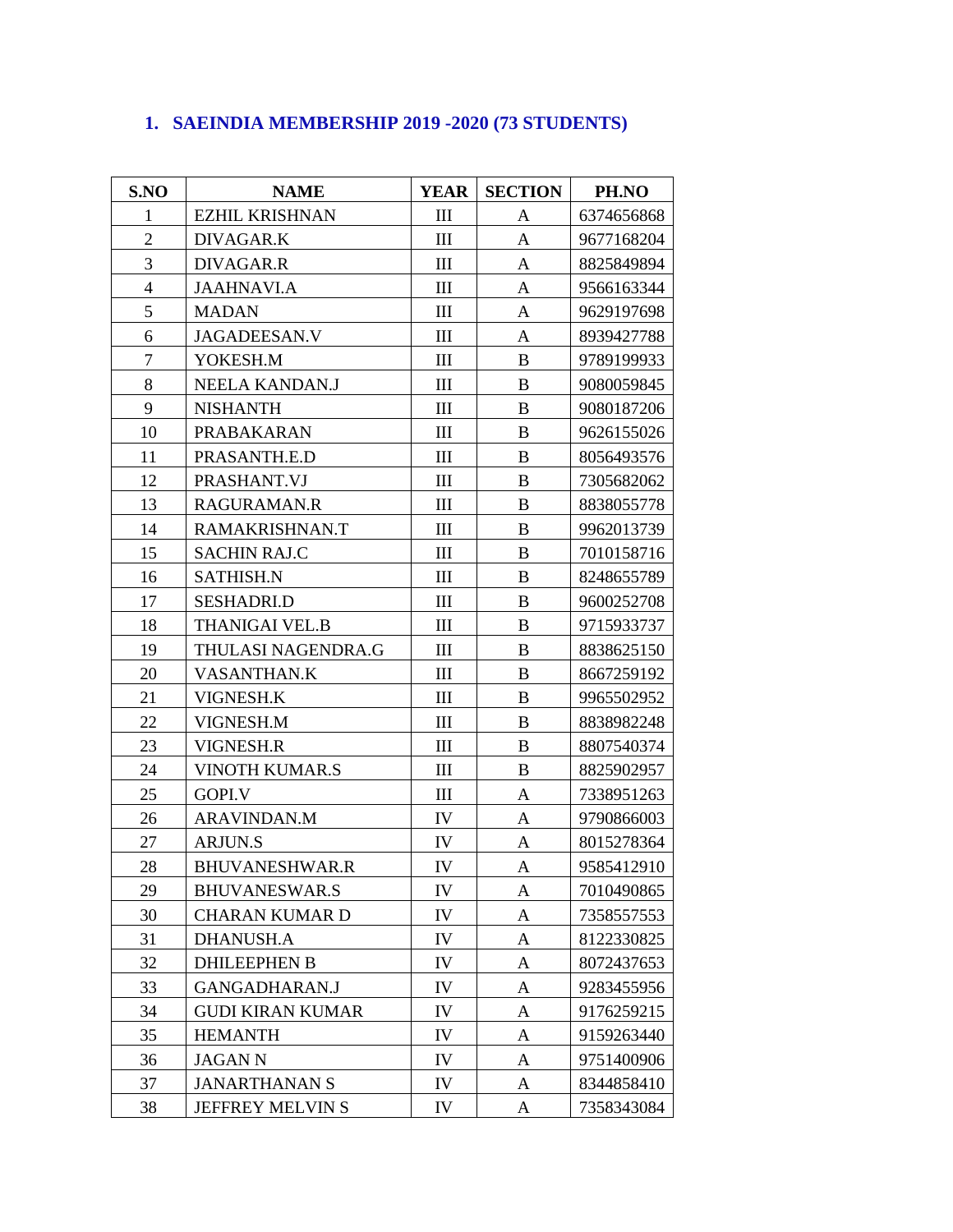| 39 | <b>KARTHIK.V</b>           | IV           | A            | 7010903267 |
|----|----------------------------|--------------|--------------|------------|
| 40 | <b>KIRAN GANESH</b>        | IV           | $\mathbf{A}$ | 8056185614 |
| 41 | <b>KIRAN P NAIR</b>        | IV           | A            | 9694193811 |
| 42 | KISHORE KUMAR LG           | IV           | B            | 8939072640 |
| 43 | LITHISH KUMAR V            | IV           | $\bf{B}$     | 9441407543 |
| 44 | MOHAMED MYTHIN.A           | IV           | $\bf{B}$     | 7338785025 |
| 45 | MURALIDHARAN K             | IV           | $\bf{B}$     | 9123573180 |
| 46 | <b>NAVIN KUMAR S</b>       | IV           | $\bf{B}$     | 9791434522 |
| 47 | RAHAMATULLAH KHAN          | IV           | B            | 9840685208 |
| 48 | <b>RAJ KUMAR</b>           | IV           | $\bf{B}$     | 7358312343 |
| 49 | <b>ROOP KUMAR M</b>        | IV           | B            | 8525921191 |
| 50 | SAKTHI VADIVAZHAGAN        | IV           | $\bf{B}$     | 9087979420 |
| 51 | Aravind.S.S                | $\mathbf{I}$ | A            | 8903107668 |
| 52 | Balaji pradeep. V.R        | $\mathbf{I}$ | $\mathbf{A}$ | 7871871298 |
| 53 | Denesh.S                   | $\mathbf{I}$ | A            | 9047095983 |
| 54 | Dhamodharan.R              | $\mathbf{I}$ | A            | 9445808934 |
| 55 | dhanushram. k              | $\mathbf{I}$ | A            | 7397656837 |
| 56 | Dinesh kumar.s             | $\mathbf{I}$ | A            | 7397656837 |
| 57 | Dravid.V.S                 | $\mathbf{I}$ | A            | 8248747183 |
| 58 | Ganesh.D                   | $\mathbf{I}$ | A            | 7338948348 |
| 59 | Gowtham.S                  | $\mathbf{I}$ | A            | 7094179111 |
| 60 | Guna.B.R                   | $\mathbf{I}$ | A            | 6382227596 |
| 61 | Jaswanth.mj                | $\mathbf{I}$ | $\mathbf{A}$ | 9360076036 |
| 62 | Jinaprakash.S              | $\rm II$     | A            | 9597735316 |
| 63 | Manoj kumar.P              | $\rm II$     | $\mathbf{A}$ | 9789399907 |
| 64 | Nandhakumar.K.T            | $\mathbf{I}$ | $\mathbf{A}$ | 9791043437 |
| 65 | Naveen kumar. V.P          | $\mathbf{I}$ | A            | 9080743073 |
| 66 | praveen.M                  | $\mathbf{I}$ | A            | 6383199052 |
| 67 | Ramanathan                 | $\mathbf{I}$ | A            | 7550262163 |
| 68 | Yuvan.B                    | $\rm II$     | A            | 7010591614 |
| 69 | Velamuri amresh            | $\mathbf{I}$ | A            | 7868085500 |
| 70 | Jagadeesan.n               | $\mathbf{I}$ | $\mathbf{A}$ | 9944733643 |
|    |                            |              |              |            |
| 71 | Seelam Vishnuvardhan Reddy | $\mathbf{I}$ | A            | 9176166338 |
| 72 | Jayakumar.u                | $\mathbf{I}$ | A            | 7358249120 |
| 73 | spilberg.M                 | $\mathbf{I}$ | A            | 7708988483 |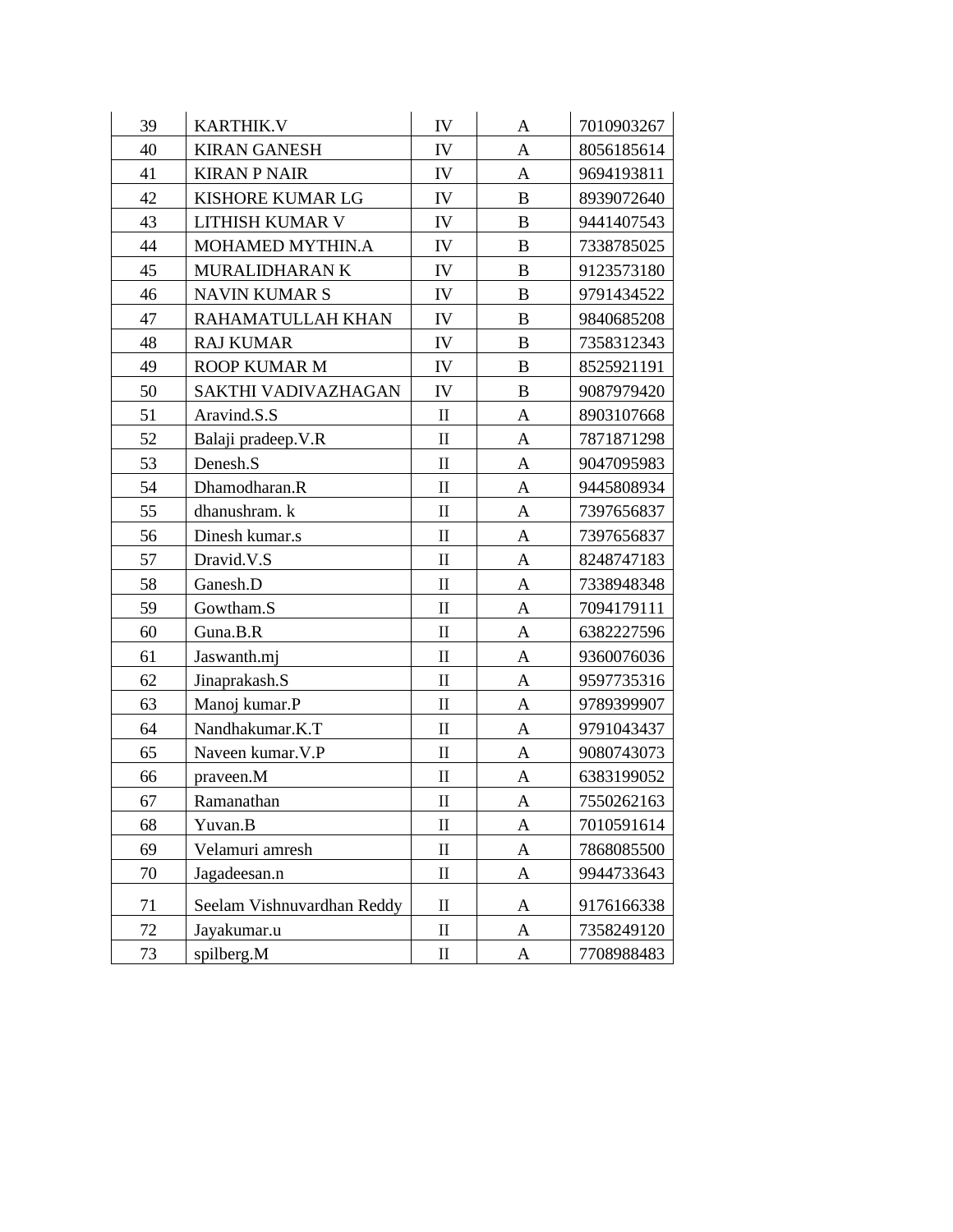#### **2. SAEINDIA MEMBERSHIP 2019-2020 (4 Faculty)**

| S.NO           | <b>NAME</b>      | <b>EMAIL ID</b>                   | PH.NO      | <b>SAE Membership No</b> |
|----------------|------------------|-----------------------------------|------------|--------------------------|
|                | Dr. P. Jayaraman | jayaramansharmila@gmail.com       | 9840397361 | 7130411811               |
|                | Dr.V.Jayaseelan  | jayaseelan.mech@prathyusha.edu.in | 9710693408 | 7130411810               |
|                | Dr.P.Mohammed    |                                   |            |                          |
|                | Ali              | pichaimohdali@gmail.com           | 9751565775 | 7130411809               |
| $\overline{4}$ | Mr.G.Logachandar | logachandar34@gmail.com           | 9043734824 | 7130512091               |

#### **3. STUDENT CONVENTION TIER I Venue: PEC** Date: 23.8.19 and 23.8.19

### **TIER I Winners**

| S.NO             | <b>EVENT</b>                                                              | <b>STUDENT NAME</b>                                  | <b>YEAR</b>                           |
|------------------|---------------------------------------------------------------------------|------------------------------------------------------|---------------------------------------|
| 1.               | <b>STRUCTURAL AND</b><br><b>DYNAMIC</b><br><b>ANALYSIS</b><br>(2-MEMBERS) | <b>DENESH</b><br><b>SATHISH KUMAR</b>                | $\mathbf{I}$<br><b>IV B</b>           |
| 2.               | <b>COMPUTER AIDED</b><br><b>MANUFACTURING</b><br>(2-MEMBERS)              | <b>NANDHA KUMAR</b><br><b>VIGNESH.K</b>              | $\mathbf{I}$<br>Ш                     |
| 3.               | <b>MATERIAL</b><br><b>IDENTIFICATION</b><br>(2-MEMBERS)                   | <b>KIRAN GANESH</b><br><b>JASWANTH</b>               | IV A<br>$\Pi$                         |
| $\overline{4}$ . | PLASTIC MOLD<br><b>ENGINEERING</b><br>(3-MEMBERS)                         | <b>JAYAKUMAR</b><br><b>GAUTHAM</b>                   | <b>III</b> B<br>$\mathbf{I}$          |
| 5.               | <b>ON BOARD</b><br><b>DIAGNOSTICS</b><br>(2- MEMBERS)                     | <b>YUVAN</b><br><b>THANIGAI VEL B</b>                | $\mathbf{I}$<br>III                   |
| 6.               | POLY MECHANICS<br><b>AND AUTOMATION</b><br>(4-MEMBERS)                    | <b>JAAHNAVI.A</b><br><b>JAGADEESAN.N</b><br>YOGESH M | III A<br><b>III</b> A<br><b>III</b> B |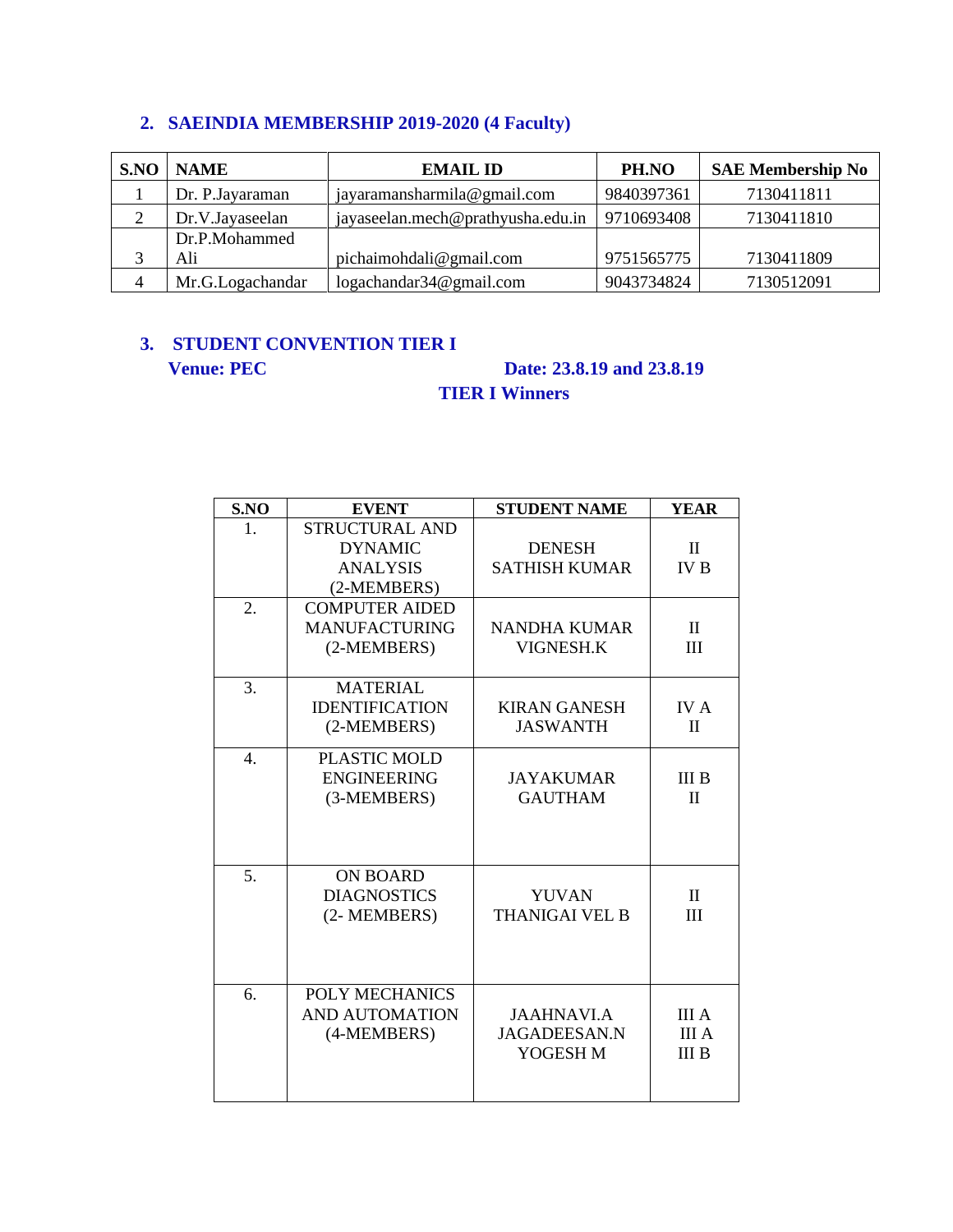| 7.  | <b>WELDING</b><br>(2- MEMBERS)                               | <b>THULASI</b><br><b>NAGENDRA G</b><br><b>AMARESH</b>                              | <b>III</b> B<br><b>III</b> B                 |
|-----|--------------------------------------------------------------|------------------------------------------------------------------------------------|----------------------------------------------|
| 8.  | <b>MOBILE ROBOTICS</b><br>(3-MEMBERS)                        | <b>SPILLBERK</b><br><b>DIVAKAR.K</b><br><b>MANOJ</b>                               | <b>III</b> B<br><b>III</b> A<br>$\mathbf{I}$ |
| 9.  | <b>MECHATRONICS</b><br>(3-MEMBERS)                           | <b>VISHNUVARDHAN</b><br><b>REDDY</b><br><b>GOPI</b><br><b>NAVEEN VP</b>            | <b>IIIB</b><br><b>III</b> A<br>II A          |
| 10. | <b>CNC TURNING</b><br>(3-MEMBERS)                            | <b>SACHIN RAJ C</b><br><b>JINNA PRAKASH</b>                                        | <b>III</b> B<br>$\mathbf{I}$                 |
| 11. | <b>SHEET METAL</b><br>(3-MEMBERS)                            | <b>JANARTHANAN S</b><br><b>JAGADEESAN.N</b><br><b>THULASI</b><br><b>NAGENDRA G</b> | <b>IVA</b><br><b>III</b> A<br><b>III</b> B   |
| 12. | <b>MANUFACTURING</b><br><b>TECH CHALLENGE</b><br>(3-MEMBERS) | <b>VINOTH KUMAR</b><br>NEELAKANDAN<br><b>JAYKUMAR</b>                              | <b>III</b> B<br><b>III</b> B<br><b>III</b> B |
| 13. | <b>MECHANICAL ENG</b><br><b>DESIGN CAD</b><br>(3-MEMBERS)    | <b>SAKTHI</b><br><b>VADIVAZHAGAN</b>                                               | <b>IVB</b>                                   |
| 14. | <b>ELECTRONICS</b><br>(4-MEMBERS)                            | <b>PRAVEEN</b>                                                                     | Π                                            |
| 15. | <b>GROUP DISCUSSION</b><br><b>COMPETITION</b><br>(3-MEMBERS) | <b>GANESH D</b><br><b>NAVEEN VP</b>                                                | $\mathbf{I}$<br>$\mathbf{I}$                 |
| 16. | <b>DIAGRAMMATIC</b><br><b>REASONING</b><br>(3-MEMBERS)       | <b>DINESH KUMAR</b>                                                                | $\mathbf H$                                  |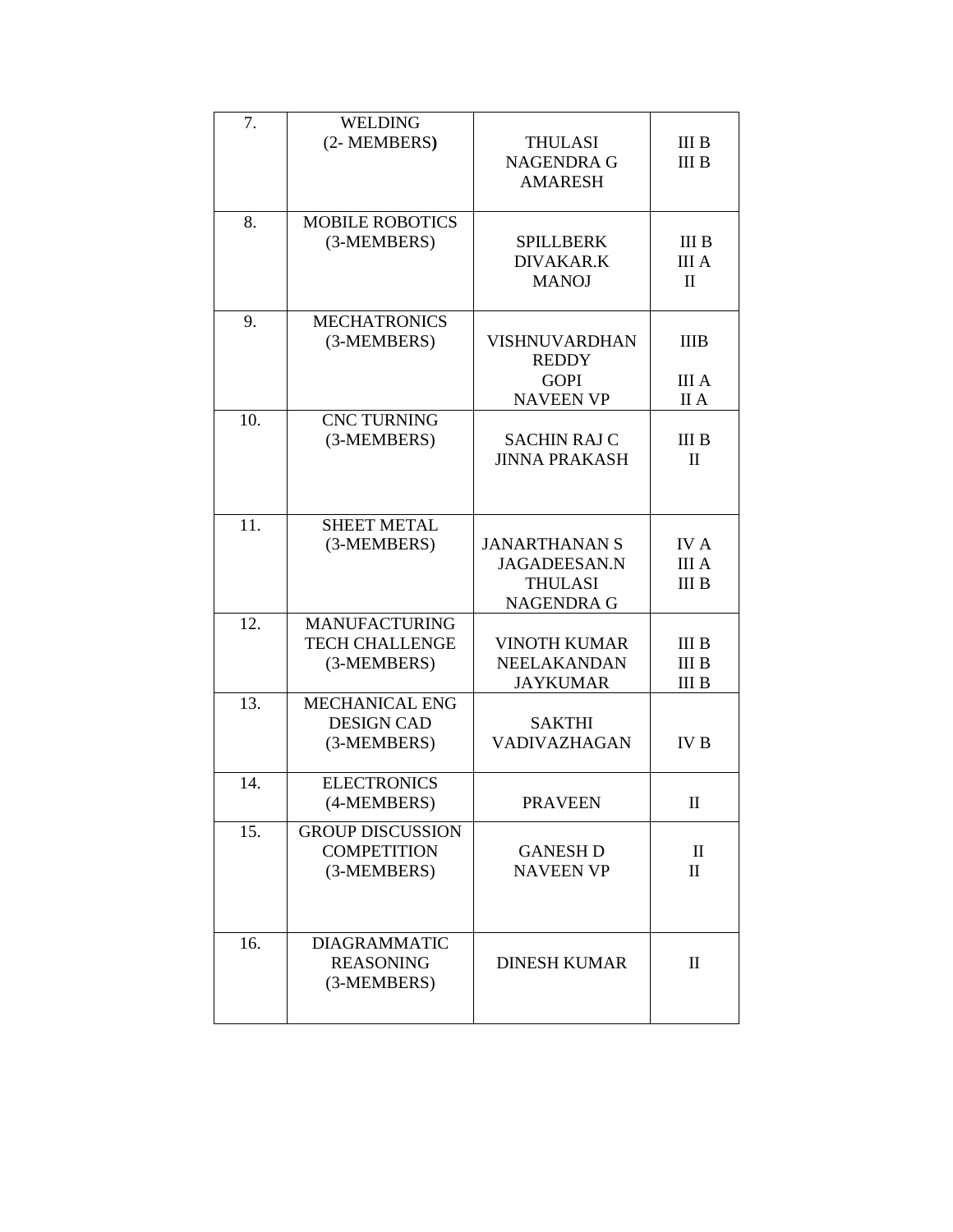| 17. | <b>MANUFACTURING</b><br>PROCESS PLANNING<br>(3-MEMBERS)                       | <b>MADAN</b><br><b>DHAMODHARAN</b>                               | <b>III B</b><br>$\mathbf{I}$                                  |
|-----|-------------------------------------------------------------------------------|------------------------------------------------------------------|---------------------------------------------------------------|
| 18. | <b>BI-CYCLE</b><br><b>ASSEMBLY &amp;</b><br><b>MAINTENANCE</b><br>(3-MEMBERS) | <b>VINOTH KUMAR.S</b><br><b>DHAMODHARAN</b>                      | <b>III</b> B<br>$\mathbf{I}$                                  |
| 19. | <b>BRIDGE BUILDING</b>                                                        | <b>DENESH</b><br><b>BHUVANESWAR.S</b><br><b>ROOP KUMAR</b>       | $\mathbf{I}$<br>IV<br>IV                                      |
| 20. | <b>THREADING AND</b><br><b>TAPER TURNING</b><br>(2-MEMBERS)                   | <b>MADAN.S</b><br><b>RAJKUMAR. M</b>                             | III <sub>B</sub><br><b>IVB</b>                                |
| 21  | <b>WORK HOLDING</b><br>(2-MEMBERS)                                            | VIGNESH.M<br><b>VIGNESH.R</b>                                    | <b>III</b> B<br><b>III</b> B                                  |
| 22. | <b>3D PRINTING</b><br>(3-MEMBERS)                                             | VIGNESH.M<br>VIGNESH.R<br>VIGNESH.K                              | III <sub>B</sub><br><b>III</b> B<br><b>III</b> B              |
| 23. | <b>MOBILE APP</b><br><b>DEVELOPMENT</b><br>(2-MEMBERS)                        | <b>NANDHA KUMAR</b><br><b>JAGADEESH.V</b>                        | $\mathbf{I}$<br><b>III</b> A                                  |
| 24. | <b>CIRCUIT DESIGN</b><br>(3-MEMBERS)                                          | <b>KISHORE KUMAR</b><br>LG<br><b>DHANESH RAM</b><br><b>YUVAN</b> | IV B<br>$\mathbf{I}$<br>П                                     |
| 25. | <b>HUMAN POWERED</b><br><b>VEHICLES</b><br>(4-MEMBERS)                        | <b>ARJUNS</b><br><b>SESHADRI</b><br><b>JINNA PRAKASH</b>         | <b>IVA</b><br><b>III</b> B<br>$\mathop{\mathrm{II}}\nolimits$ |
| 26  | <b>LIGHT WIEGHT</b><br><b>MOBILITY</b><br>(3-MEMBERS)                         | <b>DRAVID</b><br>PRASHANT ED                                     | $\mathbf{I}$<br><b>III</b> B                                  |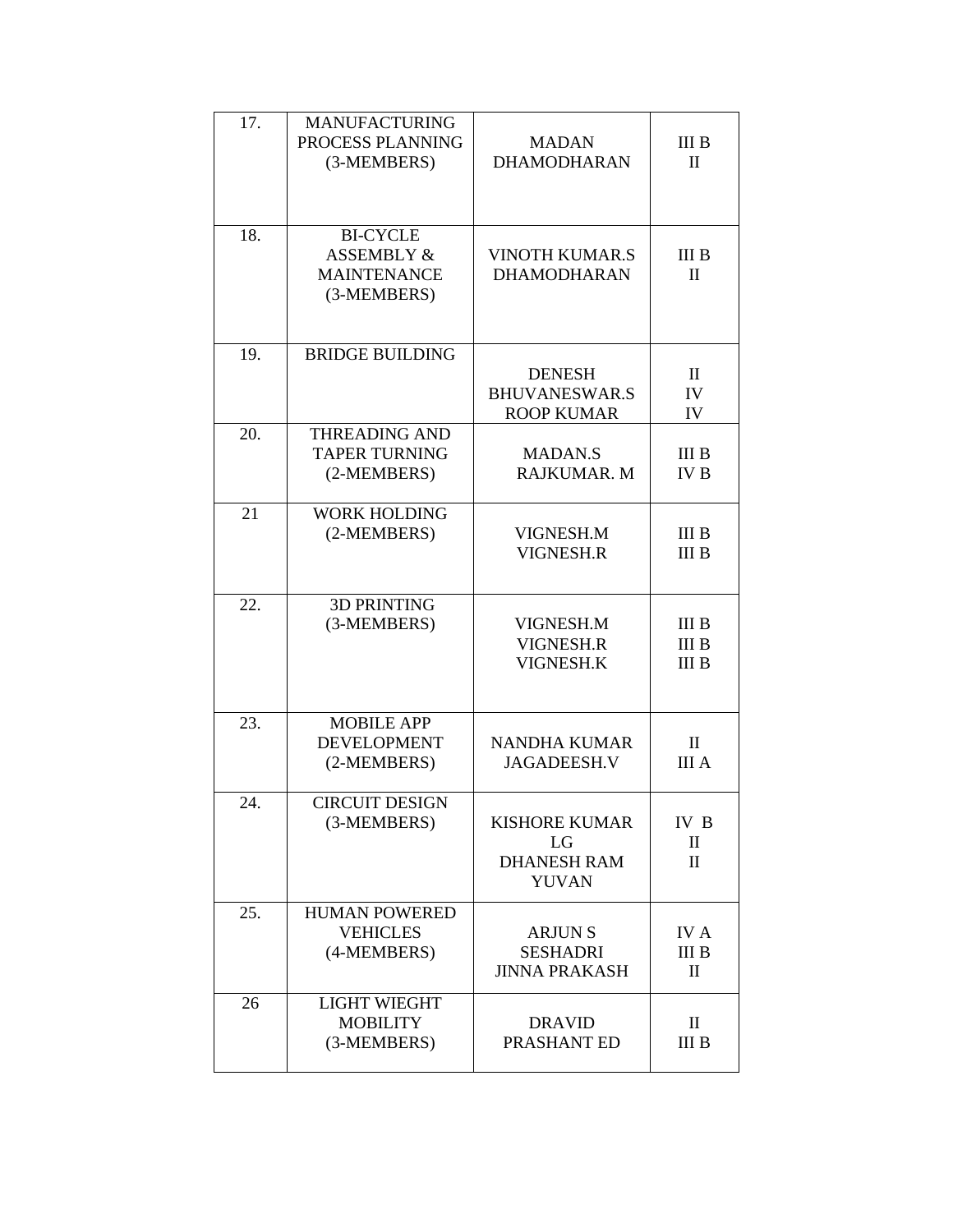| 27. | <b>BIOMIMICRY</b><br>(3-MEMBERS)                                             | <b>RAGHUL S</b><br><b>ARAVINDAN. M</b><br><b>RAMANATHAN</b>         | <b>IVB</b><br>IV A<br>$\mathbf H$                               |
|-----|------------------------------------------------------------------------------|---------------------------------------------------------------------|-----------------------------------------------------------------|
| 28. | <b>DIGITAL</b><br><b>MANUFACTURING</b><br>(3-MEMBERS)                        | <b>THANIGAIVEL</b>                                                  | <b>III</b> B                                                    |
| 29. | <b>DESIGN OF PARTS</b><br>AND ASSEMBLY<br>(2-MEMBERS)                        | <b>CHARAN KUMAR</b><br><b>SACHIN RAJ C</b>                          | IV<br>Ш                                                         |
| 30. | <b>BENCHMARKING</b><br>(3-MEMBERS)                                           | <b>RAMAKRISHNAN</b><br><b>RAGURAMAN</b><br>PRASHANT VJ              | <b>III</b> B<br><b>III</b> B<br><b>III</b> B                    |
| 31. | <b>ENGINEERING</b><br>PROBLEM SOLVING<br>(5-MEMBERS)                         | <b>RAMAKRISHNAN</b><br><b>RAGURAMAN</b><br>PRASHANT VJ              | <b>III</b> B<br><b>III</b> B<br><b>III</b> B                    |
| 32. | <b>OIL SEAL DESIGN</b><br>(3-MEMBERS)                                        | <b>GOPI</b>                                                         | <b>III</b> A                                                    |
| 33. | <b>BIG DATA</b><br>(3-MEMBERS)                                               | Aravind S.S<br><b>RAMANATHAN</b><br>BHUVANESHWAR.<br>$\mathbf R$    | $\mathbf{I}$<br>$\mathbf{I}$<br><b>IVA</b>                      |
| 34. | <b>GEOMETRICAL</b><br><b>DIMENSIONS AND</b><br><b>TOLERANCE</b>              | <b>DHANESH RAM</b><br><b>NEELA KANDAN J</b>                         | $\mathbf{I}$<br><b>III B</b>                                    |
| 35. | <b>REFRIGERATING</b><br><b>AND AIR</b><br><b>CONDITIONING</b><br>(3-MEMBERS) | <b>JAYAKUMAR</b><br>DIVAKAR.K<br><b>BALAJI PRADEEP</b><br><b>VR</b> | <b>III</b> A<br><b>III</b> A<br>$\mathop{\mathrm{II}}\nolimits$ |
| 36. | PLANT LAYOUT IN<br><b>MANUFACTURING</b><br><b>ENGINEERING</b><br>(3-MEMBERS) | <b>JAAHNAVI A</b><br><b>JINNA PRAKASH S</b><br><b>GUNA B.R</b>      | <b>III</b> A<br>II A<br>II A                                    |

#### **4. STUDENT CONVENTION TIER II**

| Name of the staff | Dr.V. Jayaseelan | <b>Date</b> | 12.3.20 and $13.3.20$ |
|-------------------|------------------|-------------|-----------------------|
| with designation  | Professor/       |             |                       |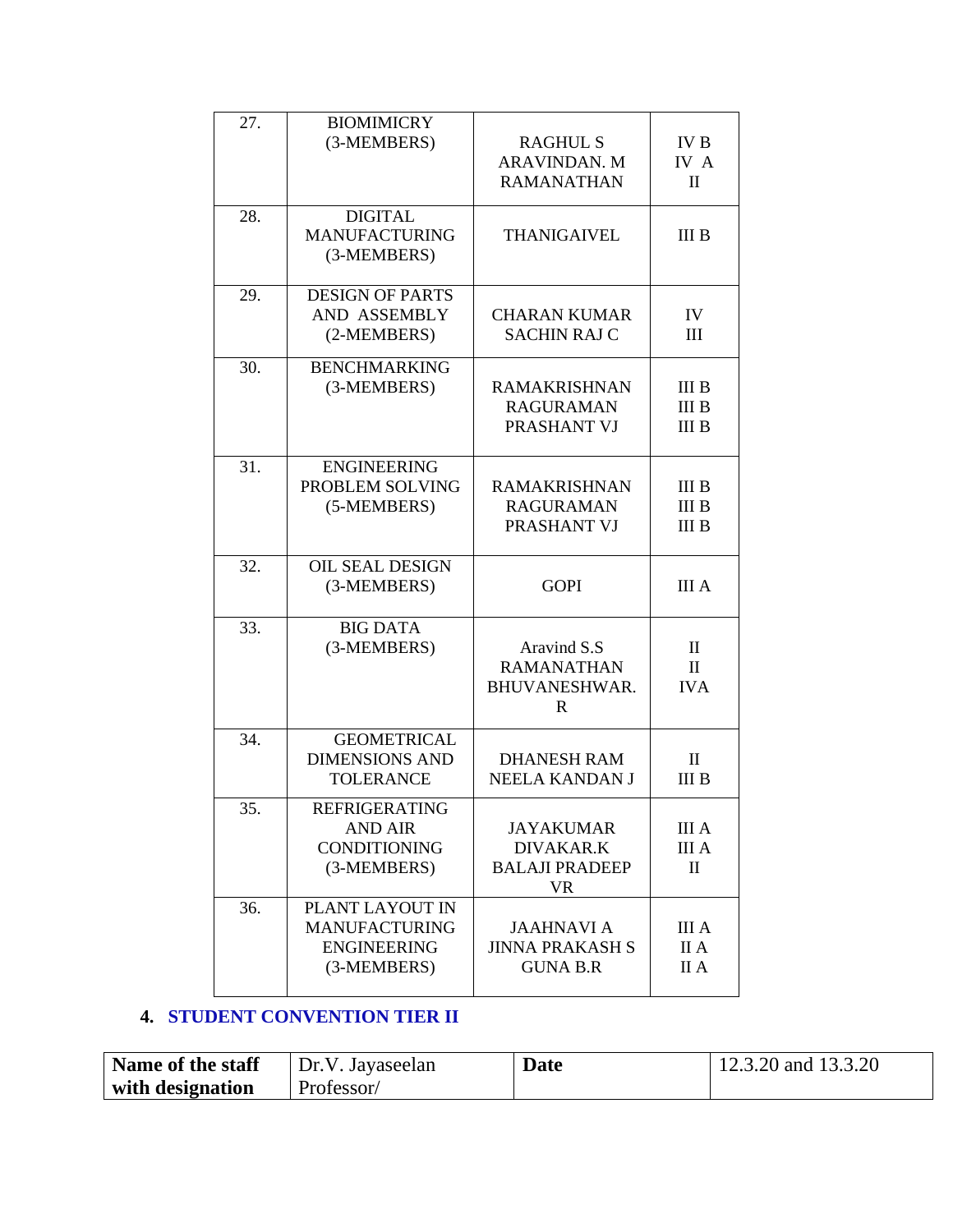|                   | Mr.G.Logachandar<br><b>Assistant Professor</b>   |                          |                           |
|-------------------|--------------------------------------------------|--------------------------|---------------------------|
| <b>Department</b> | Mechanical Engineering,                          | <b>Type of programme</b> | <b>Student Convention</b> |
| <b>Venue</b>      | <b>SRM Easwari</b><br><b>Engineering College</b> | Title of programme       | <b>SAEINDIA TIER 2</b>    |

It was a two day event, totally 60 events; around 450 students from 13 engineering college were participated in four parallel sessions. Our students got first and second place in 36 events. The winners and runners will be participating in TIER 3 event during June.

| S.NO             | <b>EVENT</b>                                                              | <b>STUDENT NAME</b>                                  | <b>YEAR</b>                           | <b>PRICE</b>  |
|------------------|---------------------------------------------------------------------------|------------------------------------------------------|---------------------------------------|---------------|
| 1.               | <b>STRUCTURAL AND</b><br><b>DYNAMIC</b><br><b>ANALYSIS</b><br>(2-MEMBERS) | <b>DENESH</b><br><b>SATHISH KUMAR</b>                | $\mathbf{I}$<br><b>IV B</b>           | <b>SECOND</b> |
| 2.               | <b>COMPUTER AIDED</b><br><b>MANUFACTURING</b><br>(2-MEMBERS)              | <b>NANDHA KUMAR</b><br>VIGNESH.K                     | $\mathbf{I}$<br>III                   | <b>FIRST</b>  |
| 3.               | <b>MATERIAL</b><br><b>IDENTIFICATION</b><br>(2-MEMBERS)                   | <b>KIRAN GANESH</b><br><b>JASWANTH</b>               | <b>IVA</b><br>$\rm II$                | <b>FIRST</b>  |
| $\overline{4}$ . | <b>PLASTIC MOLD</b><br><b>ENGINEERING</b><br>(3-MEMBERS)                  | <b>JAYAKUMAR</b><br><b>GAUTHAM</b>                   | <b>III</b> B<br>$\mathbf{I}$          | <b>FIRST</b>  |
| 5.               | <b>ON BOARD</b><br><b>DIAGNOSTICS</b><br>(2- MEMBERS)                     | <b>YUVAN</b><br><b>THANIGAI VEL B</b>                | $\mathbf{I}$<br>III                   | <b>SECOND</b> |
| 6.               | POLY MECHANICS<br><b>AND AUTOMATION</b><br>(4-MEMBERS)                    | <b>JAAHNAVI.A</b><br><b>JAGADEESAN.N</b><br>YOGESH M | III A<br><b>III</b> A<br><b>III</b> B | <b>FIRST</b>  |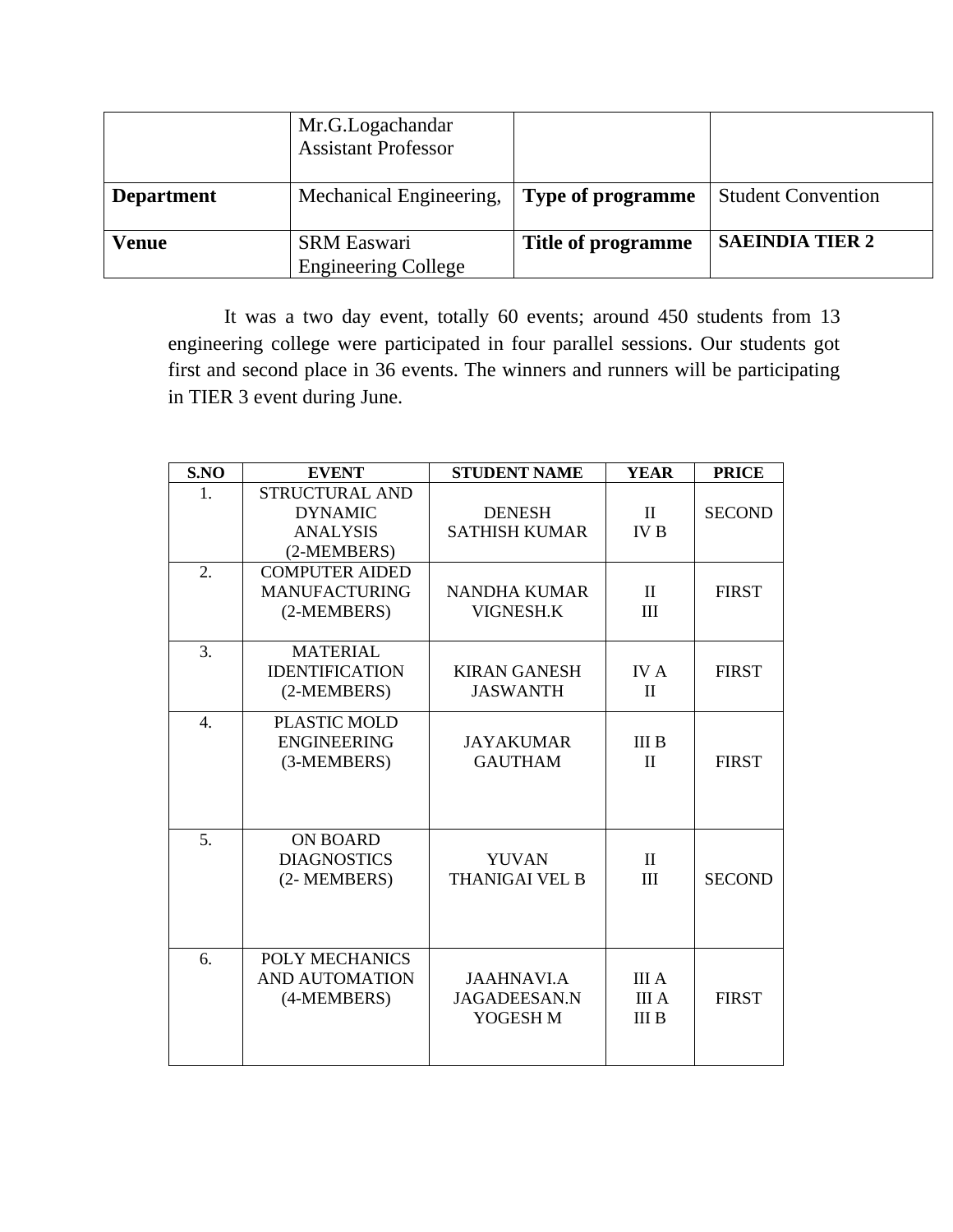| 7.  | <b>WELDING</b><br>(2- MEMBERS)                               | <b>THULASI</b><br><b>NAGENDRA G</b><br><b>AMARESH</b>                              | <b>III</b> B<br>III <sub>B</sub>             | <b>SECOND</b> |
|-----|--------------------------------------------------------------|------------------------------------------------------------------------------------|----------------------------------------------|---------------|
| 8.  | <b>MOBILE ROBOTICS</b><br>(3-MEMBERS)                        | <b>SPILLBERK</b><br><b>DIVAKAR.K</b><br><b>MANOJ</b>                               | III B<br><b>III</b> A<br>$\mathbf{I}$        | <b>SECOND</b> |
| 9.  | <b>MECHATRONICS</b><br>(3-MEMBERS)                           | <b>VISHNUVARDHAN</b><br><b>REDDY</b><br><b>GOPI</b><br><b>NAVEEN VP</b>            | <b>IIIB</b><br><b>III</b> A<br>II A          | <b>FIRST</b>  |
| 10. | <b>CNC TURNING</b><br>(3-MEMBERS)                            | <b>SACHIN RAJ C</b><br><b>JINNA PRAKASH</b>                                        | <b>III</b> B<br>$\mathbf{I}$                 | <b>SECOND</b> |
| 11. | <b>SHEET METAL</b><br>(3-MEMBERS)                            | <b>JANARTHANAN S</b><br><b>JAGADEESAN.N</b><br><b>THULASI</b><br><b>NAGENDRA G</b> | <b>IVA</b><br><b>III</b> A<br><b>III</b> B   | <b>THIRD</b>  |
| 12. | <b>MANUFACTURING</b><br><b>TECH CHALLENGE</b><br>(3-MEMBERS) | <b>VINOTH KUMAR</b><br><b>NEELAKANDAN</b><br><b>JAYKUMAR</b>                       | <b>III</b> B<br><b>III B</b><br><b>III</b> B | <b>FIRST</b>  |
| 13. | MECHANICAL ENG<br><b>DESIGN CAD</b><br>(3-MEMBERS)           | <b>SAKTHI</b><br>VADIVAZHAGAN                                                      | <b>IVB</b>                                   | <b>SECOND</b> |
| 14. | <b>ELECTRONICS</b><br>(4-MEMBERS)                            | <b>PRAVEEN</b>                                                                     | $\rm _{II}$                                  | <b>FIRST</b>  |
| 15. | <b>GROUP DISCUSSION</b><br><b>COMPETITION</b><br>(3-MEMBERS) | <b>GANESH D</b><br><b>NAVEEN VP</b>                                                | $\mathbf{I}$<br>$\mathbf{I}$                 | <b>SECOND</b> |
| 16. | <b>DIAGRAMMATIC</b><br><b>REASONING</b><br>(3-MEMBERS)       | <b>DINESH KUMAR</b>                                                                | $\mathbf{I}$                                 | <b>SECOND</b> |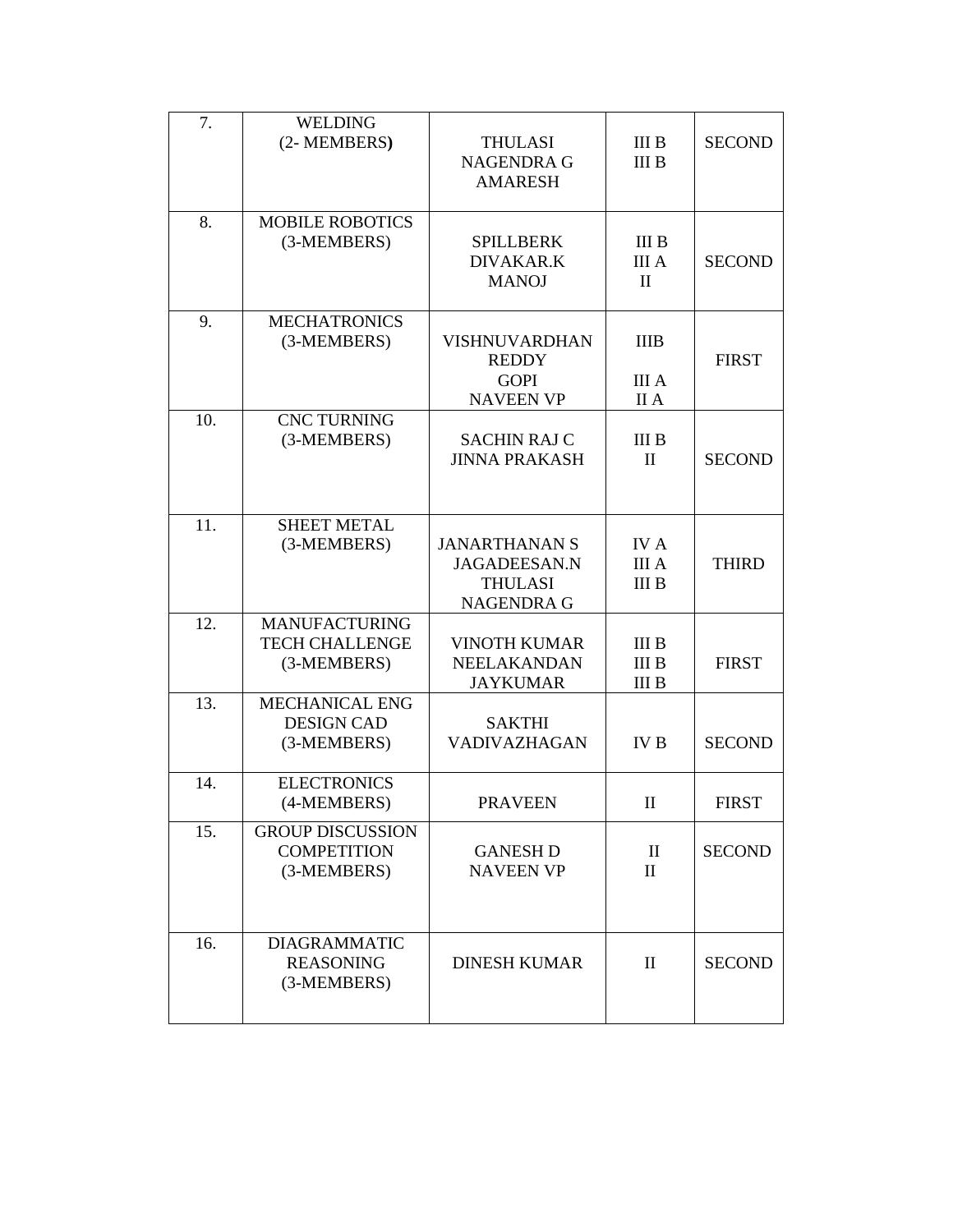| 17. | <b>MANUFACTURING</b><br>PROCESS PLANNING<br>(3-MEMBERS)                       | <b>MADAN</b><br><b>DHAMODHARAN</b>                               | <b>III</b> B<br>$\mathbf{I}$                 | <b>SECOND</b> |
|-----|-------------------------------------------------------------------------------|------------------------------------------------------------------|----------------------------------------------|---------------|
| 18. | <b>BI-CYCLE</b><br><b>ASSEMBLY &amp;</b><br><b>MAINTENANCE</b><br>(3-MEMBERS) | <b>VINOTH KUMAR.S</b><br><b>DHAMODHARAN</b>                      | <b>III</b> B<br>$\mathbf{I}$                 | <b>SECOND</b> |
| 19. | <b>BRIDGE BUILDING</b>                                                        | <b>DENESH</b><br><b>BHUVANESWAR.S</b><br><b>ROOP KUMAR</b>       | $\mathbf{I}$<br>IV<br>IV                     | <b>FIRST</b>  |
| 20. | <b>THREADING AND</b><br><b>TAPER TURNING</b><br>(2-MEMBERS)                   | <b>MADAN.S</b><br>RAJKUMAR. M                                    | <b>III</b> B<br><b>IVB</b>                   | <b>FIRST</b>  |
| 21  | <b>WORK HOLDING</b><br>(2-MEMBERS)                                            | VIGNESH.M<br>VIGNESH.R                                           | <b>III</b> B<br><b>III B</b>                 | <b>FIRST</b>  |
| 22. | <b>3D PRINTING</b><br>(3-MEMBERS)                                             | VIGNESH.M<br>VIGNESH.R<br>VIGNESH.K                              | <b>III</b> B<br><b>III</b> B<br><b>III B</b> | <b>FIRST</b>  |
| 23. | <b>MOBILE APP</b><br><b>DEVELOPMENT</b><br>(2-MEMBERS)                        | <b>NANDHA KUMAR</b><br><b>JAGADEESH.V</b>                        | $\mathbf{I}$<br><b>III</b> A                 | <b>FIRST</b>  |
| 24. | <b>CIRCUIT DESIGN</b><br>(3-MEMBERS)                                          | <b>KISHORE KUMAR</b><br>LG<br><b>DHANESH RAM</b><br><b>YUVAN</b> | IV B<br>$\mathbf{I}$<br>$\mathbf{I}$         | <b>FIRST</b>  |
| 25. | <b>HUMAN POWERED</b><br><b>VEHICLES</b><br>(4-MEMBERS)                        | <b>ARJUNS</b><br><b>SESHADRI</b><br><b>JINNA PRAKASH</b>         | <b>IVA</b><br><b>III</b> B<br>$\mathbf{I}$   | <b>FIRST</b>  |
| 26  | <b>LIGHT WIEGHT</b><br><b>MOBILITY</b><br>(3-MEMBERS)                         | <b>DRAVID</b><br>PRASHANT ED                                     | $\rm{II}$<br><b>III B</b>                    | <b>SECOND</b> |